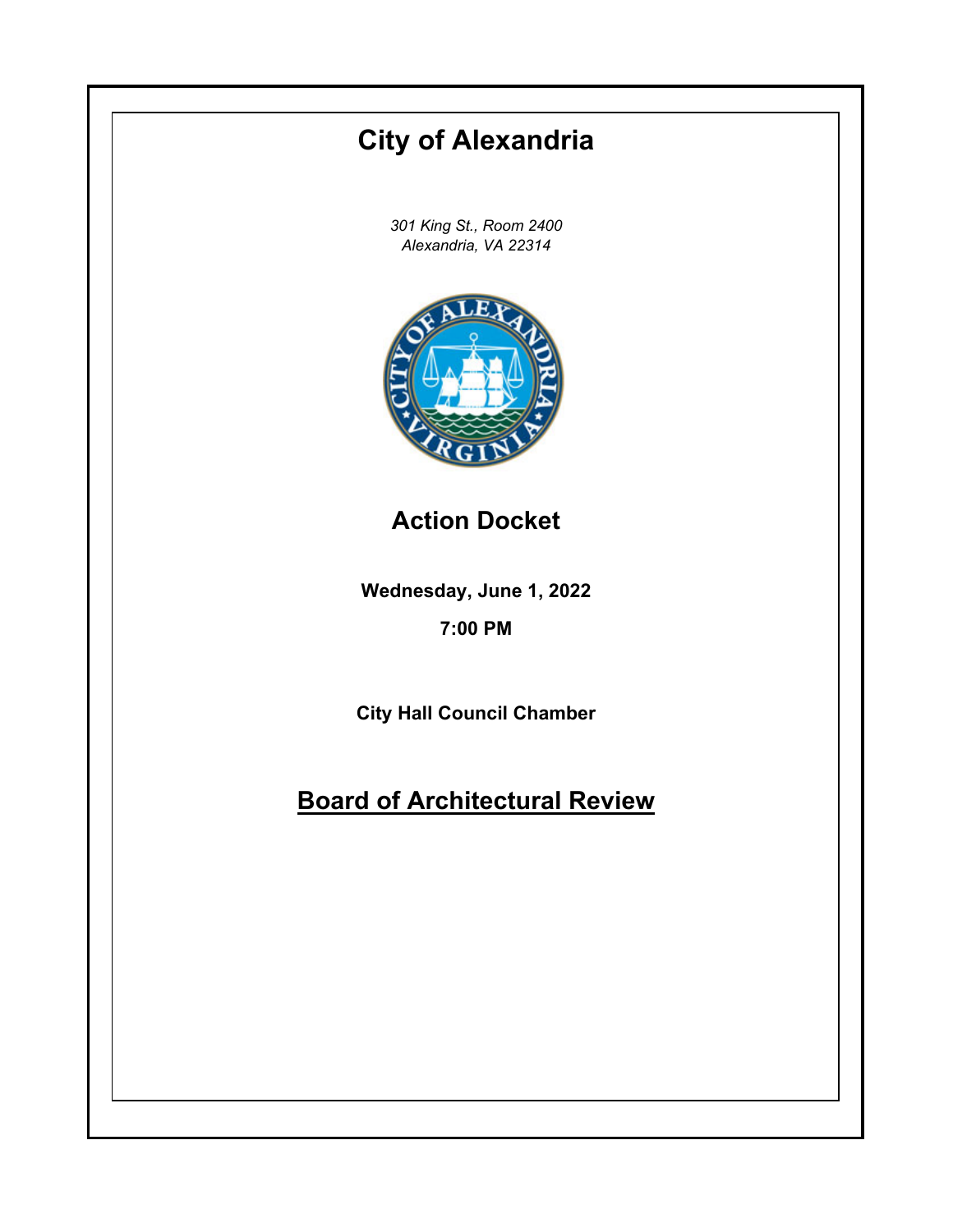## **Information**

Project Locator Map

**Attachments:** [Project Locator Map](http://alexandria.legistar.com/gateway.aspx?M=F&ID=63bdfe18-f593-4c14-90d1-e0ab10f4d10d.jpg)

## **1 Call To Order**

**The Board of Architectural Review hearing was called to order at 7:01 p.m., with Ms. Irwin participating remotely. All other members were present at the call to order.**

## **Minutes**

**2** Consideration of minutes from the May 18, 2022 meeting.

*Attachments:* [May 18, 2022 Minutes](http://alexandria.legistar.com/gateway.aspx?M=F&ID=c77f5688-80d1-4282-83c1-20a1383a1bc0.pdf)

**On a motion by Ms. Sennott and seconded by Ms. Roberts, the Board of Architectural Review approved the May 18, 2022 minutes, as submitted.**

## **Consent Calendar**

| 3 | BAR #2022-00210 OHAD                                                                                                                                                                  |
|---|---------------------------------------------------------------------------------------------------------------------------------------------------------------------------------------|
|   | Request for alterations at 1101 King Street.                                                                                                                                          |
|   | Applicant: Florent Defelcourt                                                                                                                                                         |
|   | BAR2022-00210 Staff Report<br>Attachments:                                                                                                                                            |
|   | On a motion by Ms. Sennott, and seconded by Ms. Roberts, the Board of<br>Architectural Review voted to approve BAR #2022-00210, as submitted. The<br>motion carried on a vote of 7-0. |
| 4 | BAR #2022-00231 PG                                                                                                                                                                    |
|   | Request for alterations at 419 North West Street.                                                                                                                                     |
|   | Applicant: Marks-Woods Construction Services LLC                                                                                                                                      |
|   | BAR2022-00231 Staff Report<br>Attachments:                                                                                                                                            |
|   | On a motion by Ms. Sennott, and seconded by Ms. Roberts, the Board of<br>Architectural Review voted to approve BAR #2022-00231, as submitted. The<br>motion carried on a vote of 7-0. |
|   | <b>Items Previously Deferred</b>                                                                                                                                                      |
| 5 | BAR #2021-00329 OHAD                                                                                                                                                                  |

Request for demolition/ encapsulation at 105 North Alfred Street. Applicant: Bruce and Thelma MacGregor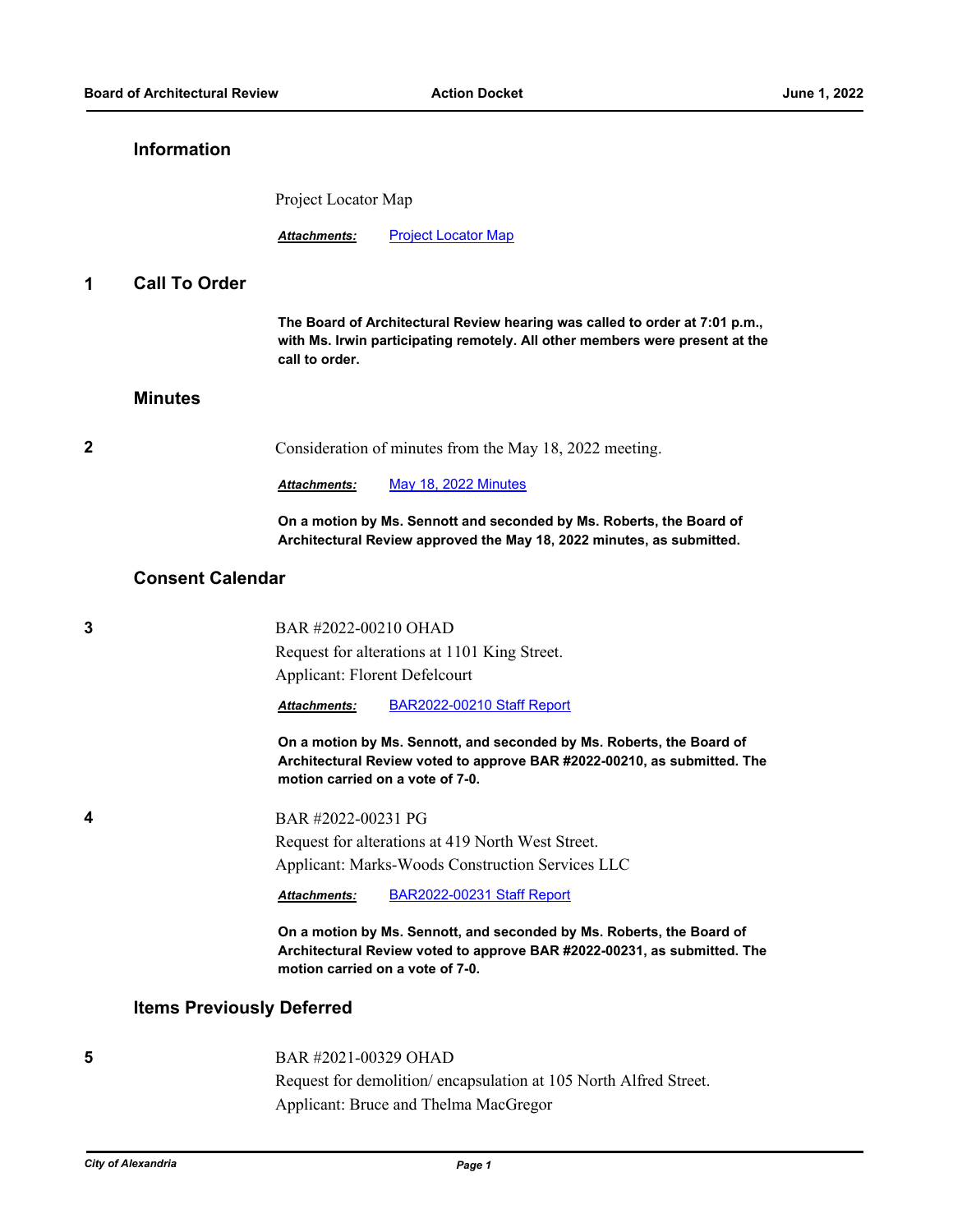### BAR #2021-00324 OHAD

Request for alterations at 105 North Alfred Street. Applicant: Bruce and Thelma MacGregor

[BAR2021-00324.00329 Staff Report](http://alexandria.legistar.com/gateway.aspx?M=F&ID=2f38043c-1f98-4b32-b46d-92e46d457898.pdf) *Attachments:*

[BAR2021-00324.00329 Additional Materials](http://alexandria.legistar.com/gateway.aspx?M=F&ID=bad45f28-94f6-464b-b348-28c75cc09471.pdf)

**On a motion by Ms. Irwin, and seconded by Ms. Ossman, the Board of Architectural Review voted to approve BAR #2021-00324 and BAR #2021-00329, as amended. The motion carried on a vote of 7-0.**

### **New Business**

# **6** BAR #2022-00206 OHAD Request for partial demolition/ encapsulation at 601 Princess Street. Applicant: Anne Craner BAR #2022-00205 OHAD Request for alterations and addition at 601 Princess Street. Applicant: Anne Craner *Attachments:* [BAR2022-00205.00206 Staff Report](http://alexandria.legistar.com/gateway.aspx?M=F&ID=071b5f25-3a11-4616-87d2-5e18e2868431.pdf) **On a motion by Ms. Roberts, and seconded by Ms. Sennott, the Board of Architectural Review voted to approve BAR #2022-00205 and BAR #2022-00206, as amended. The motion carried on a vote of 7-0. 7** BAR #2022-00223 OHAD Request for partial demolition at 106 North Lee Street. Applicant: Scott Shaw

*Attachments:* [BAR2022-00223 Staff Report](http://alexandria.legistar.com/gateway.aspx?M=F&ID=5c1dcc9e-926d-4246-8bf6-8c86e56a25f3.pdf)

**On a motion by Ms. Roberts, and seconded by Mr. Sprinkle, the Board of Architectural Review voted to approve BAR #2022-00223, as submitted. The motion carried on a vote of 7-0.**

**8** BAR #2022-00228 OHAD Request for demolition/ encapsulation at 212 South Pitt Street. Applicant: Greg and Nancy Woodford

> BAR #2022-00227 OHAD Request for alterations and addition at 212 South Pitt Street. Applicant: Greg and Nancy Woodford

*Attachments:* [BAR2022-00227.00228 Staff Report](http://alexandria.legistar.com/gateway.aspx?M=F&ID=acf41719-311e-4d87-997d-48f2e25b5658.pdf)

**On a motion by Ms. Irwin, and seconded by Ms. Roberts, the Board of Architectural Review voted to approve BAR #2022-00227 and BAR #2022-00228, as submitted. The motion carried on a vote of 7-0.**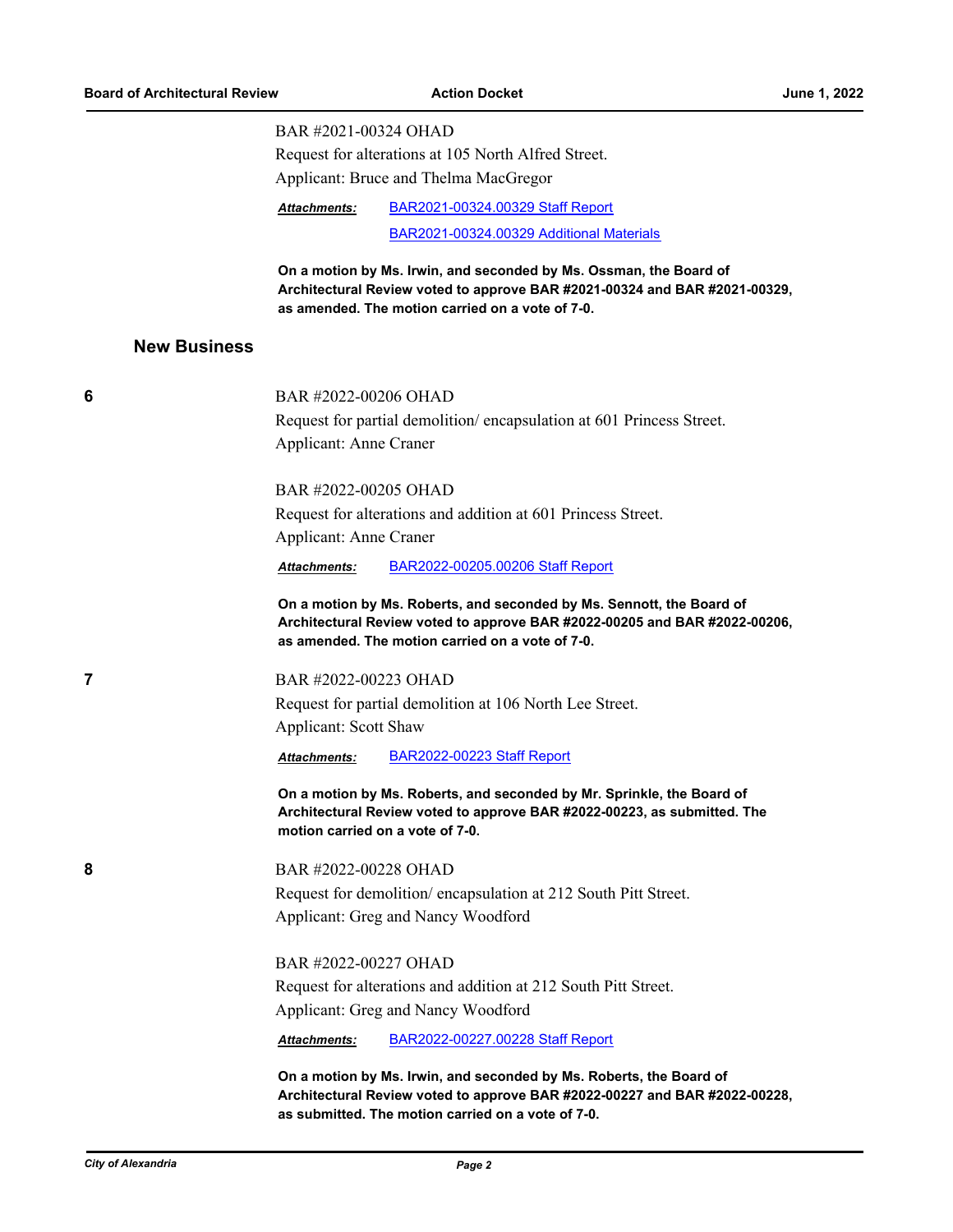#### **9** BAR #2022-00230 OHAD

Request for alterations at 826 South Lee Street. Applicant: Christopher and Sarah Miller

### BAR #2022-00235 OHAD

Request for demolition/ encapsulation at 826 South Lee Street. Applicant: Christopher and Sarah Miller

*Attachments:* [BAR2022-00230.00235 Staff Report](http://alexandria.legistar.com/gateway.aspx?M=F&ID=487c8b29-b9e7-4f67-8271-cc078a5bb8b7.pdf)

**By unanimous consent, the Board of Architectural Review accepted the request for deferral of BAR #2022-00230 and BAR #2022-00235. The motion carried on a vote of 7-0.**

## **Other Business**

### **10 Adjournment**

**The Board of Architectural Review hearing was adjourned at 8:13 p.m.**

### **11 Administrative Approvals**

BAR #2022-00259 OHAD Request for signage at 683 North Washington Street. Applicant: Strictly Ebikes

BAR #2022-00222 OHAD Request for antennas and telecommunications equipment at 909 North Washington Street. Applicant: MasTec Network Solutions

BAR #2022-00190 OHAD Request for upgrades to existing telecommunications facility at 1421 Prince Street. Applicant: Cellco Partnership dba Verizon Wireless

BAR #2022-00234 OHAD Request for HVAC replacement at 633 North Columbus Street. Applicant: City of Alexandria, Department of General Services

BAR #2022-00240 OHAD Request for door replacement at 1250 South Washington Street. Applicant: Nicholas Kalivretenos

BAR #2022-00242 OHAD Request for window replacement at 825 Queen Street. Applicant: Nicholas Kalivretenos